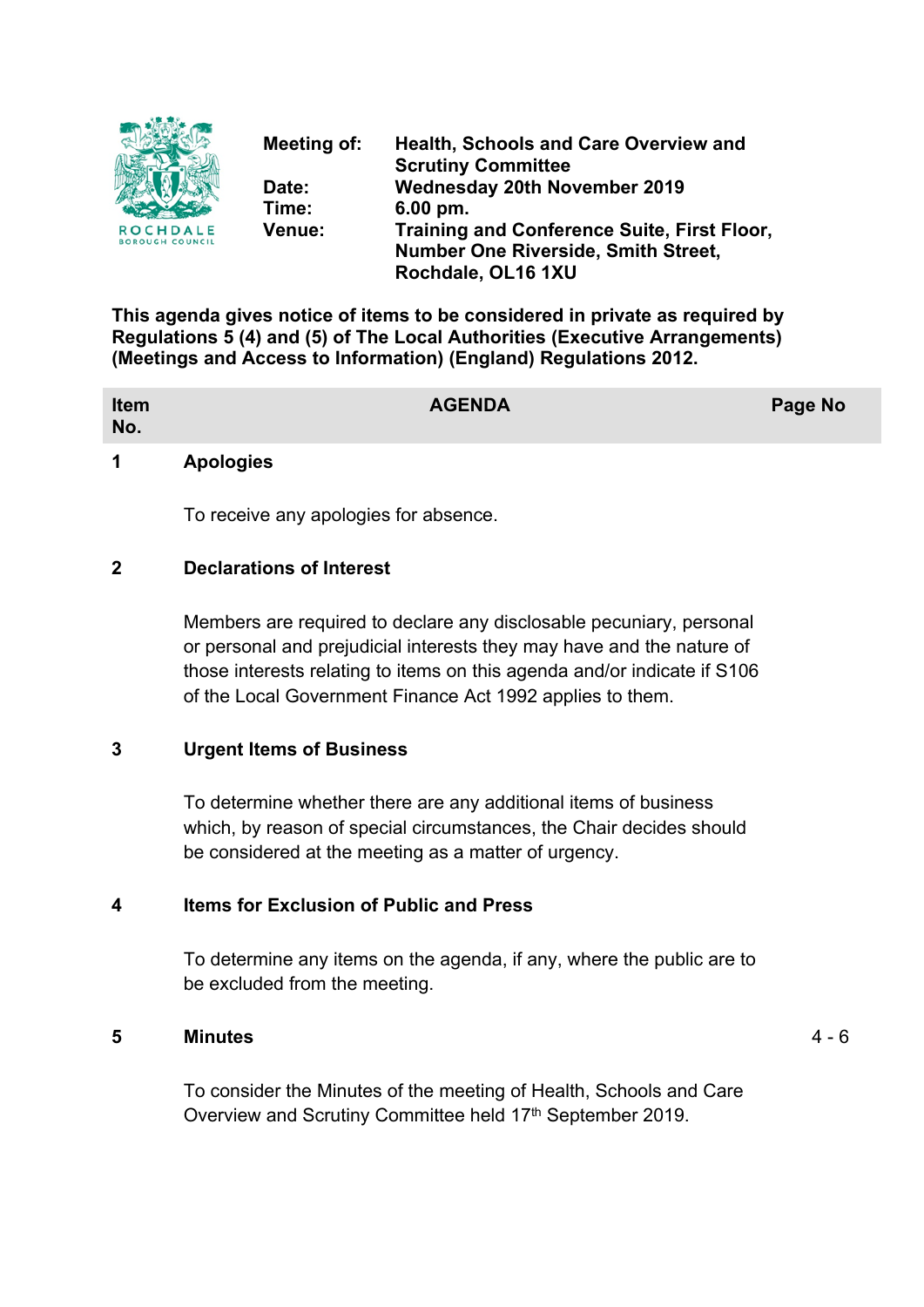## **6 Northern Care Alliance Group**

Mr S. Taylor (Chief Officer) and Dr S. McCallum (Medical Director) to present on services provided

| $\overline{7}$ | Bury and Rochdale Youth Justice Plan 2019 - 2021                                                                                      | $7 - 43$    |
|----------------|---------------------------------------------------------------------------------------------------------------------------------------|-------------|
|                | The Committee to scrutinise the Bury and Rochdale Youth Justice<br>Plan 2019 - 2021                                                   |             |
| 8              | <b>SEND update</b>                                                                                                                    | $44 - 47$   |
|                | To consider an update relating to Special Educational Needs.                                                                          |             |
| 9              | <b>Disabled Facilities Grants and Associated Assistance Policy</b>                                                                    | $48 - 89$   |
|                | To consider recommending the Disabled Facilities Grants and<br>Associated Assistance Policy for publication.                          |             |
| 10             | <b>Adult Care Market Oversight and Sufficiency Report</b>                                                                             | $90 - 104$  |
|                | To consider the Adult Care Market Oversight and Sufficiency Report,<br>for Quarter Two, 2019/2020 (July - September 2019/2020)        |             |
| 11             | Adult, Children & Public Health Directorate Plans 2019-20 Quarter<br>2 Performance Update                                             | $105 - 136$ |
|                | To consider performance targets in the Adults, Children's and Public<br><b>Health Directorates.</b>                                   |             |
| 12             | <b>Joint Scrutiny Committee - Pennine Care NHS Foundation Trust</b>                                                                   | $137 - 141$ |
|                | To note the minutes of the meeting of the Joint Scrutiny Committee, for<br>Pennine Care NHS Foundation Trust, held 15th October 2019. |             |
| 13             | Work Programme 2019/2020                                                                                                              | 142 - 144   |
|                |                                                                                                                                       |             |

To consider the Committee's Work Programme for 2019/2020.